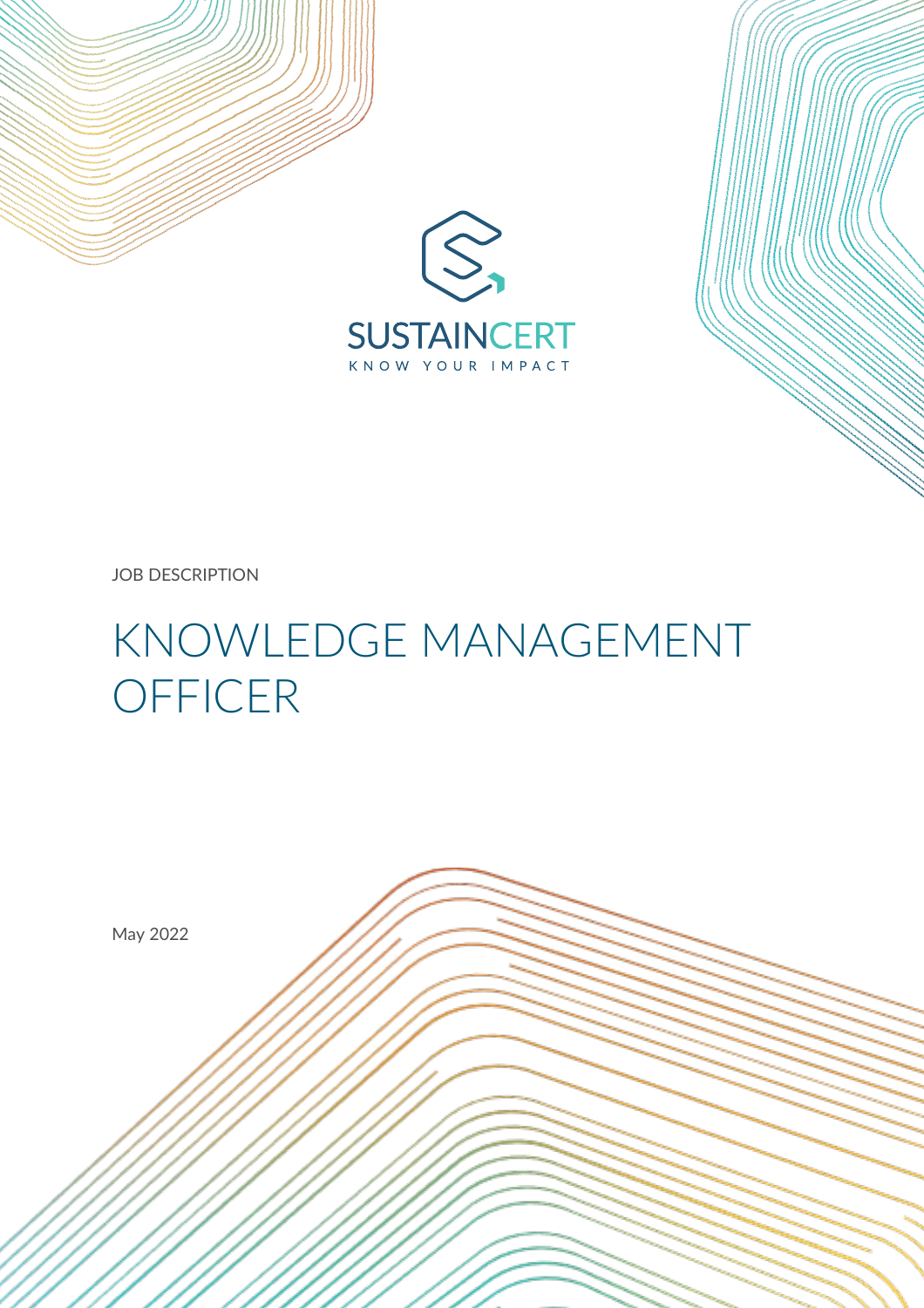

The Knowledge Management Officer will be responsible for safeguarding all explicit knowledge-related activities within SustainCERT, with an emphasis of learning opportunities identification and its application.

### 1. ABOUT SUSTAINCERT

At SustainCERT, we help quantify and report on the social and environmental impacts from a wide range of sustainability interventions. Our role is to provide robust evidence of progress towards our collective sustainability goals and ensure climate pledges bring real, meaningful impact on the ground.

We deploy technology to create the next-generation of impact accounting and improve the way carbon emissions are measured, reported and verified: More simplicity, more affordability, more efficiency and always the best level of accuracy and credibility.

We are on a mission to mainstream best-practice for the benefit of all - businesses, people and the planet.

## 2. ABOUT THE POSITION

Reporting to the Director of Quality & Compliance, within the Quality anc Compliance Unit, the Knowledge Management Officer will be responsible for safeguarding all explicit knowledge-related activities within SustainCERT, with an emphasis of learning opportunities identification and its application.

This role will also work cross-functionality with all Business Units to identify 'tacit' knowledge, translate it into tangible outputs, and responsible for ensuring the implementation of a knowledge management plan, which promotes learning and knowledge sharing through the SustainCERT's operational processes and strengthening links between knowledge sharing and information systems.

Come join our team of mission-driven individuals with big ideas, tireless optimism and the belief that our work can change the world.

#### 3. PRIMARY RESPONSIBILITIES AND TASKS

- Safeguarding the completeness and correctness of the Management System (Storage, naming of documents, approvals, release and communication of Master Document and Record control)
- Support the Quality Manager and Business Process owners with the Development of QM Master Documents: Workflows, Processes, Procedures, Work Instructions, Forms and Templates, etc.
- Maintain SustainCERT's knowledge base up-to-date by liaising with each Unit on the informational updates (i.e. Standards, Products, Procedures)
- Lead knowledge capture initiatives, identify the knowledge critical to the organization and, promote reuse of knowledge through operational and business processes